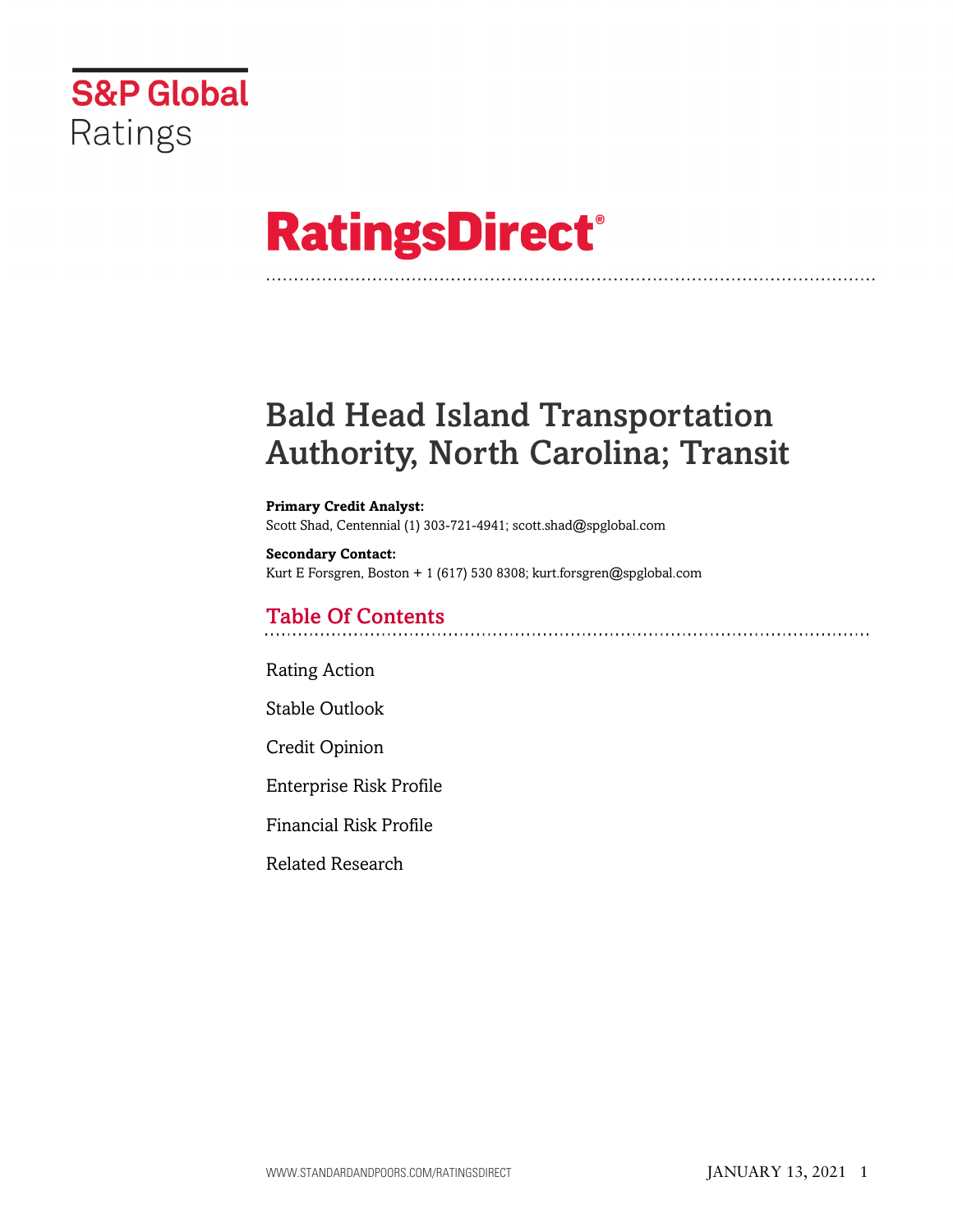# Bald Head Island Transportation Authority, North Carolina; Transit

| <b>Credit Profile</b>                                                |             |     |
|----------------------------------------------------------------------|-------------|-----|
| US\$46.755 mil transp sys rev bnds ser 2021A due 08/01/2051          |             |     |
| Long Term Rating                                                     | BBB-/Stable | New |
| US\$3.185 mil transp sys rev bnds (taxable) ser 2021B due 08/01/2031 |             |     |
| Long Term Rating                                                     | BBB-/Stable | New |

# <span id="page-1-0"></span>Rating Action

S&P Global Ratings assigned its 'BBB-' long-term rating to the Bald Head Island Transportation Authority, N.C.'s estimated \$46.8 million series 2021A tax-exempt transportation system revenue bonds and estimated \$3.2 million series 2021B taxable transportation system revenue bonds, using its "Global Not-For-Profit Transportation Infrastructure Enterprises" criteria, published Nov. 2, 2020. The outlook is stable.

The bonds are secured by system net revenues, which include all revenues, income, proceeds, tolls, rents, proceeds of ticket sales, parking revenue, lease money, returns, and charges derived from the system less operating and maintenance (O&M) expenses. The system is composed of four services: ferry transit, on-island tram transportation, parking at Deep Point Terminal, and barge (tug and freight) operations. The ferry system consists of four vessels and transports passengers from the Deep Point Terminal in Southport, N.C. (mainland) to Bald Head Island, a residential and resort barrier island community four nautical miles off the coast of mainland North Carolina.

We view the bond provisions as credit neutral. The rate covenant requires net revenues to provide at least 1.3x debt service coverage (DSC), per the indenture, on senior-lien debt and 1.05x DSC on senior- and subordinate-lien debt. An additional bonds test is also in effect based on a historical test the same as the rate covenant and 1.45x of projected net revenues on senior bonds. Furthermore, there is an O&M reserve requirement at 25% of fiscal 2022 O&M expenses as projected by the feasibility report, revised each year based on budgeted O&M for the following year; and a capital improvement fund requirement at 20% of the five-year capital improvement plan (CIP) for the system with a minimum balance of \$500,000. A cash-funded debt service reserve provides additional liquidity for bondholders.

The proposed series 2021A&B bond proceeds will be used to finance the acquisition of the system from Bald Head Island Ltd. and Bald Head Island Transportation; fund a debt service reserve, O&M reserve, and \$1 million in working capital; pay capitalized interest; and pay costs of issuance.

Post issuance, the authority will have approximately \$49.94 million in senior-lien debt outstanding. However, our financial risk profile assessment also considers an expected \$4.6 million in additional subordinate-lien debt for a ferry vessel replacement in fiscal 2023 in our evaluation of financial performance, debt and liabilities capacity, and liquidity and financial flexibility.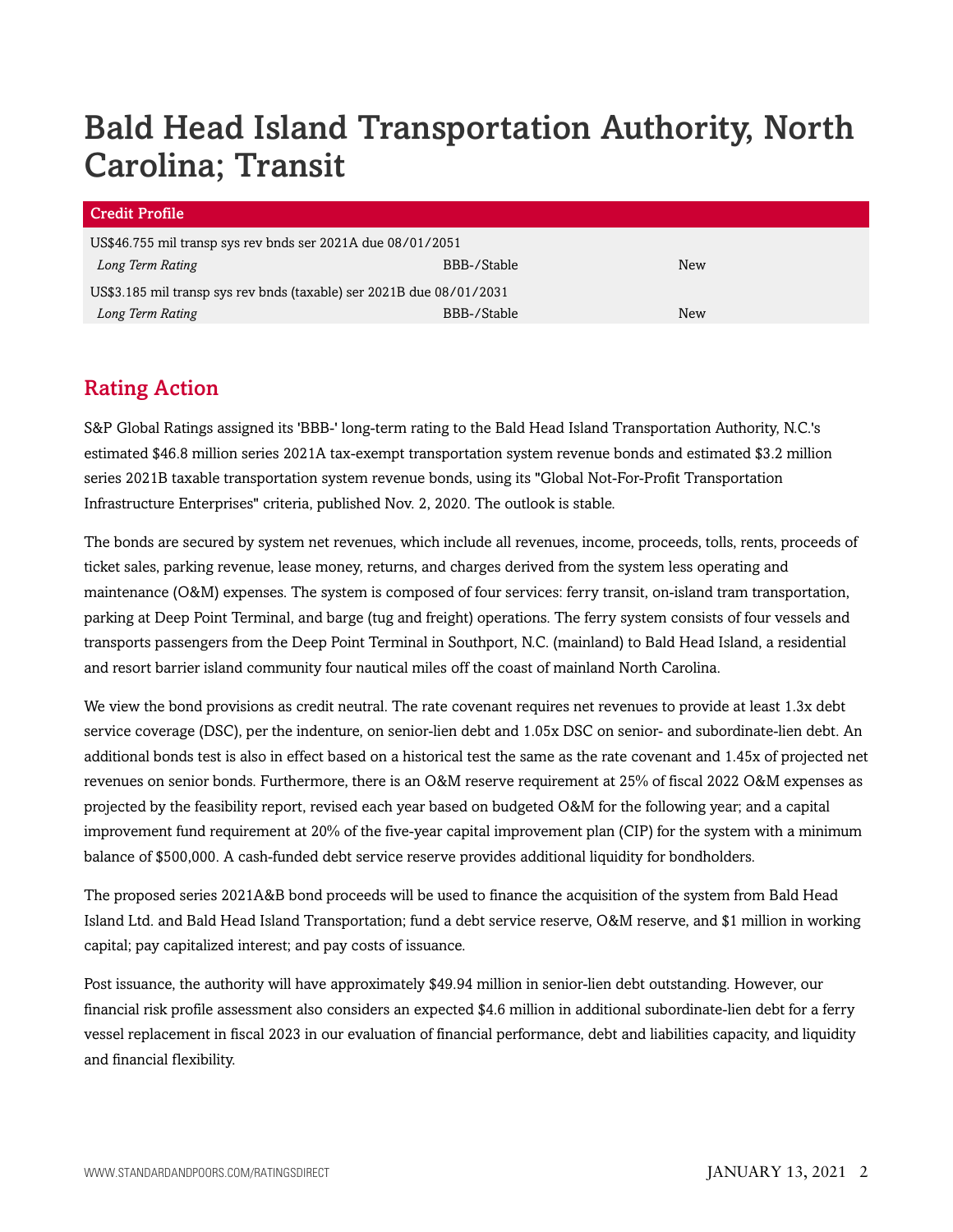# Credit overview

The rating reflects our opinion of the authority's adequate enterprise risk and financial risk profiles. The stable outlook reflects our view that the authority's activity levels have generally recovered to pre-pandemic levels, although we note lingering and ongoing risks related to COVID-19 remain. For more information, see "Updated Activity Estimates For U.S. Transportation Infrastructure Show Public Transit And Airport Operators Still Face A Long Recovery," (published Jan. 13, 2021, on RatingsDirect).

Our enterprise risk profile incorporates the authority's role as a marginal provider of a relatively discretionary transit service to a single-location narrow market with comparatively low activity levels (359,000 in ridership in fiscal 2019) coupled with demand and future growth prospects that we view as somewhat limited, constrained by residential housing buildout, and susceptible to different economic conditions and weather-related events, despite its monopolistic competitive position and generally favorable historical demand trends. Our financial risk profile reflects our expectation that DSC (S&P Global Ratings-calculated) will be generally maintained within a range of 1.1x-1.25, tempered by exposure to revenue fluctuations due to weather-related events, periods of economic weakness, and a generally limited and highly correlated revenue stream with revenue growth largely dependent on housing development on the island. Furthermore, we consider debt and liabilities capacity as strong given a moderate debt burden and manageable CIP with no additional near-term debt needs following the \$4.6 million in subordinate-lien debt in 2023, along with vulnerable liquidity and financial flexibility. Our financial risk profile also considered the authority's expected fare-rate increases across service lines, housing development based on a "low" housing growth scenario outlined in the financial forecast, and plans to draw down a portion of unrestricted reserves to fund a portion of the CIP.

Activity levels have generally recovered from severe declines experienced beginning in March 2020 due to the effects of the COVID-19 pandemic. April and May 2020 activity declined 82% and 47%, respectively, compared with 2019 levels, but gradually recovered with September-December 2020 outperforming 2019 levels, up an average of 8%. However, overall ferry ridership declined 18.7% in 2020 to about 292,000 from 359,000 in 2019 due to the effects of COVID-19. Despite the recovery in ridership activity, we believe volume risk remains depending on the duration and severity of outbreaks; local requirements for shelter-in-place or social distancing; shifting consumer preferences and behavior; economic fallout; and the availability, effectiveness, and adoption rate of a vaccine.

Key credit weaknesses, in our view, are the authority's:

- Role as a marginal provider of relatively discretionary transit service to a single location and narrow market with comparatively low activity levels;
- Exposure to revenue fluctuations due to weather-related events, periods of economic weakness, and a generally limited and highly correlated revenue stream;
- Demand and future growth prospects that we view as somewhat limited, constrained by residential housing buildout, and susceptible to different economic conditions; and
- Exposure to longer-term climate-related risks that could result in more frequent and more severe weather events.

Key credit strengths, in our opinion, are: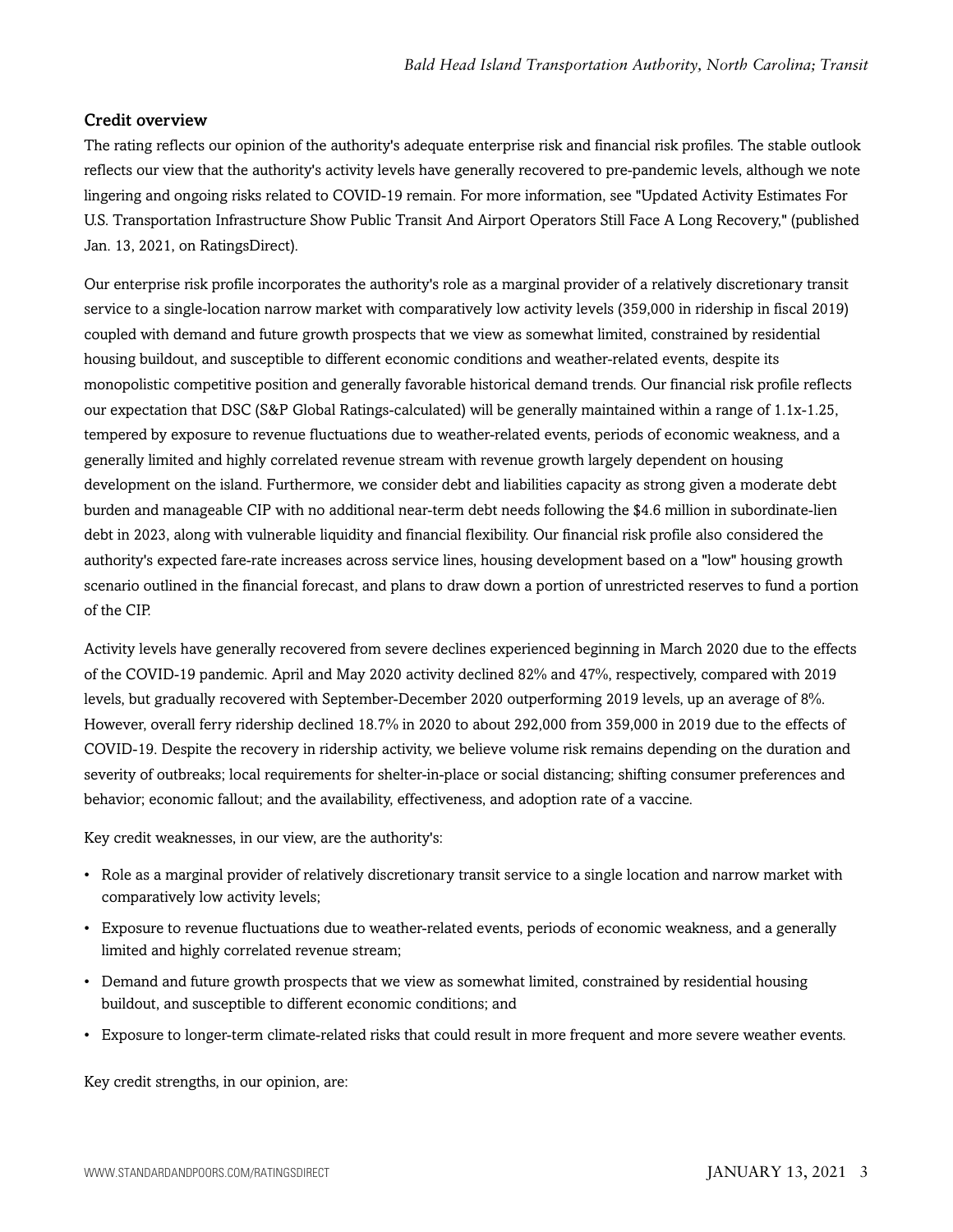- Autonomous rate-setting flexibility with the ability to increase fares across service lines (ferry, parking, and barge);
- Generally favorable historical demand trends prior to the pandemic and a monopolist competitive position; and
- Moderate debt burden following the proposed series 2021A&B bonds and subordinate-lien debt for the ferry vessel replacement in 2023, with no additional near-term debt needs and a manageable CIP.

#### Environmental, social, and governance factors

We analyzed the authority's ESG risks relative to its market position, management and governance, and financial performance, and determined that environmental risks are above the sector standard. Similar to other transportation infrastructure providers, the authority is exposed to health and safety social risks that could present financial pressures in the near term from the COVID-19 outbreak, particularly if activity deteriorates and remain at weakened levels. Longer term, we believe the environmental risks for the authority are elevated based on the coastal location of system assets at Deep Point Terminal and Bald Head Island exposing it to severe weather-related events including hurricanes and sea level rise. We note system vessels are stored at an inland shipyard during severe weather events and much of the housing stock is elevated and designed to mitigate effects associated with hurricane storm surges. Finally, while small in scale, the authority's governance risks are in line with those of other transit providers, in our opinion.

# <span id="page-3-0"></span>Stable Outlook

### Downside scenario

We could lower the rating if DSC or debt-to-net revenues are consistently and materially lower than our expectations.

#### Upside scenario

We could raise the rating if activity is sustained at higher levels than we expect, resulting in DSC or debt-to-net revenues increasing at levels we believe are sustainable.

# <span id="page-3-2"></span><span id="page-3-1"></span>Credit Opinion

# Enterprise Risk Profile

Our assessment of the authority's enterprise risk profile considered its service area economic fundamentals, industry risk, market position, and management and governance.

#### Economic fundamentals

Our assessment of the authority's service area economic fundamentals reflect the Wilmington, N.C. metropolitan statistical area's economic activity as measured by estimated GDP per capita of \$50,325, modest population (estimated at 300,000), estimated population growth of 3.3% comparable with the national average, and unemployment comparable with the national average despite a recent spike due to the effects of COVID-19. However, we note that more than 50% of Bald Head Island property owners are from North Carolina, providing a somewhat broader reach given the island's status as a popular vacation destination for second homeowners within the mid-Atlantic region.

The authority is located in Brunswick County at the mouth of the Cape Fear River, approximately 25 miles south of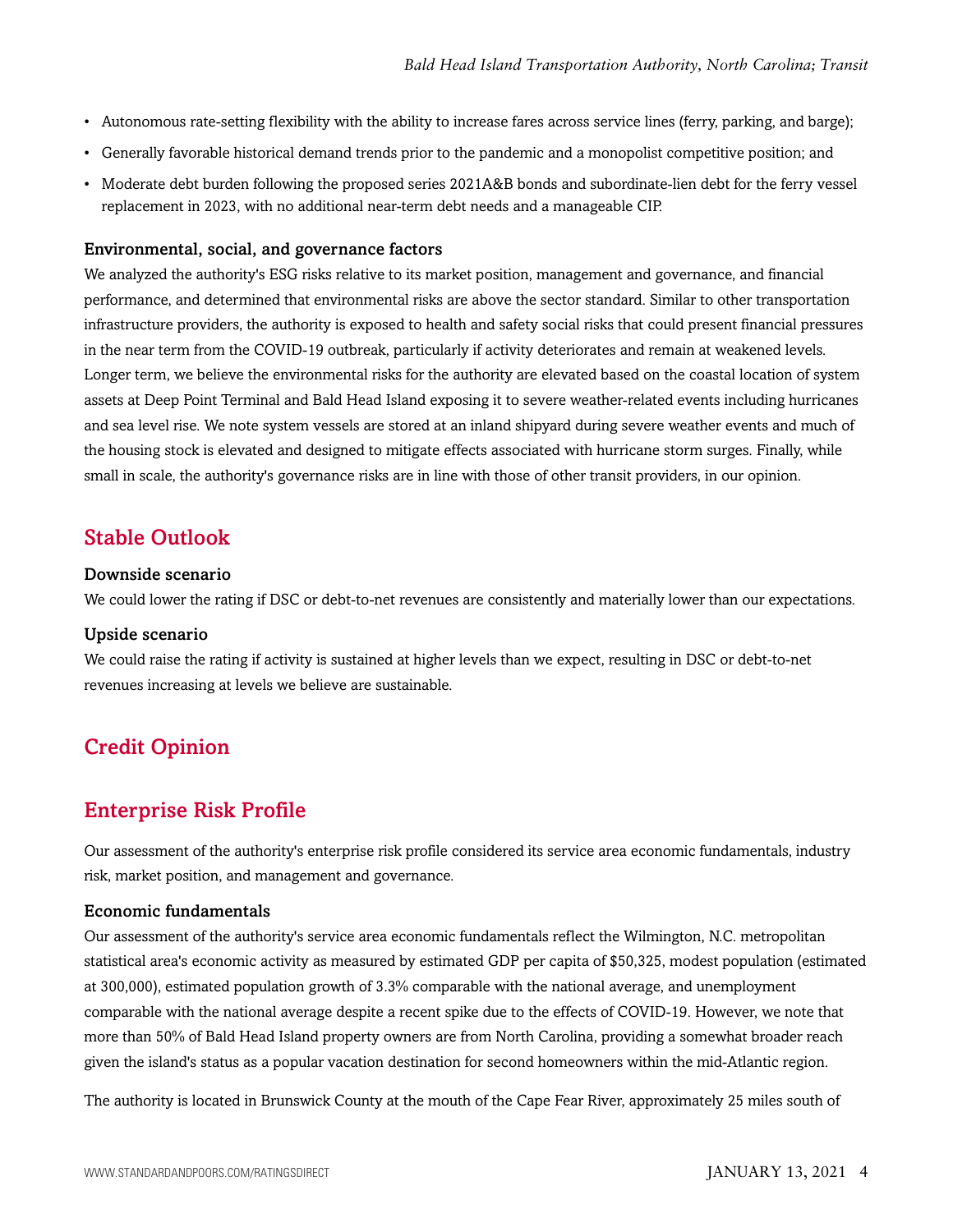Wilmington. The authority provides transit from Southport to the Village of Bald Head Island, with demand primary driven by year-round residents, vacation homeowners, employees, and contractors from construction activity on the island. Popular attractions include beaches, historic sites, private clubs, dining, shopping, and outdoor activities. Wealth and income levels among the population on Bald Head Island are robust with median household incomes around \$102,000 in 2019 and a median home value listing price of about \$1.25 million in 2020.

#### Market position

Our assessment of the authority's vulnerable market position considered its role as a marginal provider of a relatively discretionary transit service to a single-location narrow market with comparatively low activity levels coupled with demand and future growth prospects that we view as somewhat limited, constrained by residential housing buildout, and susceptible to different economic conditions and weather-related events, despite its monopolistic competitive position and generally favorable demand trends.

The system is composed of four services including ferry transit, on-island tram transportation, parking at Deep Point Terminal, and barge (tug and freight) operations. The ferry system consists of four vessels and transports passengers from the Deep Point Terminal in Southport, N.C. (mainland) to Bald Head Island, a residential and resort barrier island community, which we view as a small, affluent and narrow market with limited geographic reach. A one-way trip is about four nautical miles and crosses the Cape Fear River, requiring about 30 minutes, including loading and unloading. The barge system includes two vessels for cargo and freight. The parking system is composed of 1,955 parking spaces including a premium lot (396 spaces), general parking (1,021), contractor parking (366 spaces), and employee parking (172 spaces). Activity levels and revenues across system service lines are highly correlated. Overall, we consider service more discretionary given the system generally serves passengers with vacation homes on Bald Head Island, or employees and contractors.

The island has approximately 1,300 private residences, and about 250 year-round residents with the remainder second residences or vacation homes. We consider exposure to weather-related events, including hurricanes and sea-level rise as elevated given the coastal location. However, design standards on the island require elevated housing (stilts) to mitigate the effects of storm surge from hurricanes, which we view as prudent. Nevertheless, longer-term climate-related risks could result in more frequent and more severe weather events along with sea-level rise, leading to reduced desirability, lower property values, and erosion in ferry ridership.

We view activity trends as generally favorable leading up to the pandemic with a sufficient base level of system demand, supported by the authority's monopolistic business position. Ferry ridership increased significantly to about 359,000 in 2019 from 263,000 in 2012, an increase of 36.5%, with growth primarily driven by residential housing buildout on the island averaging about 14 residential units per year. Although activity levels have been generally stable to improving, the authority is exposed to periods of economic weakening as experienced following the effects of the Great Recession, when ferry ridership declined to about 263,000 in 2012 from 354,000 in 2007, or 25.7%, exacerbated by weaker housing development averaging less than seven units. Ridership recovered to pre-recession levels by 2019. In addition, the system is exposed to weather-related events given its coastal location, including hurricanes, as evidenced in fiscal 2018 when ferry ridership declined about 7.4% because of Hurricane Florence. Overall, we expect future system demand will remain highly correlated with residential housing development, with 800-1,000 developable building sites remaining on the island, although we consider demand susceptible to volatility due to weather-related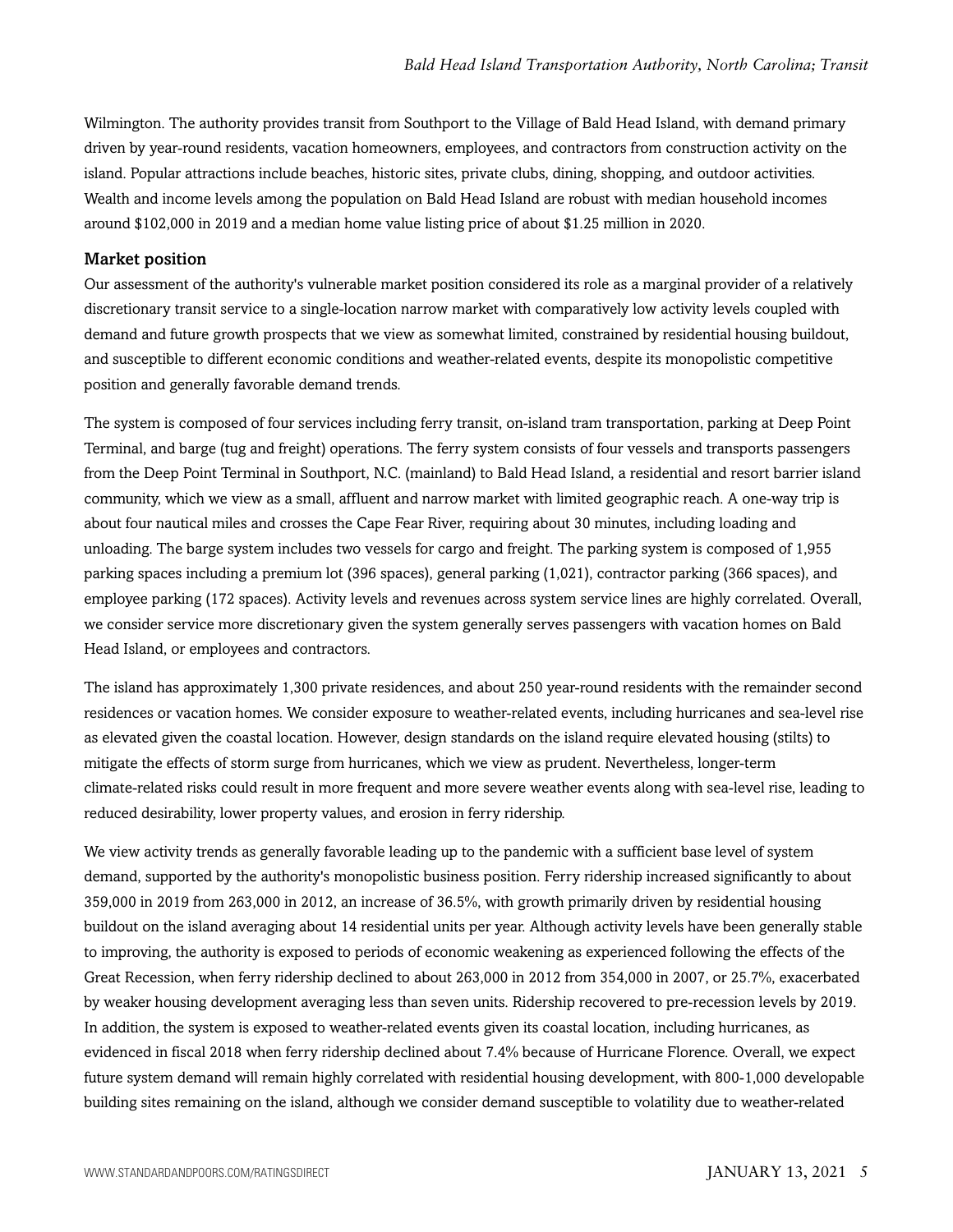events and changing economic conditions.

Monthly activity levels have generally recovered from severe declines experienced at the on-set of the pandemic despite lingering COVID-19 North Carolina state government-imposed capacity restrictions on vessels limiting up to 75 passengers (150 maximum capacity). For example, September monthly ridership increased 24.2% compared with 2019 levels. November was comparable with 2019 levels, and December was up 9.6%; however, ferry ridership remained depressed from March through August with peak declines of about 82% and 47% in April and May, respectively. Overall, ferry ridership declined 18.7% in 2020 to about 292,000 from 359,000 in 2019, due to the effects of COVID-19.

In fiscal 2019, system revenues totaled \$9.6 million with 59% from ferry, 27% from parking, and 14% from barge revenues, an increase of 0.5% from \$9.5 million in 2018. We note there is significant seasonality. Activity levels peak in the summer months, with June-August accounting for 37% of ferry ridership in 2019, followed by spring and fall, and are lowest during winter. In 2019, ferry and parking utilization were 29% and 61%, respectively, but increased to 38% and 96% from June-August. We expect overall system revenues will rise commensurately with expected housing development on the island and planned rate increases across service lines.

We consider the rate-setting flexibility as adequate, given the authority has autonomous flexibility to adjust fares across system (ferry, parking, and barge) with no external approvals required. Ferry tickets cost \$23 for a round-trip general fare; daily parking costs \$11 from June-August (peak season) or \$9 from September-May; and barge tickets cost \$55 (per six foot of storage length). Expected near-term fare increases, which we view as reasonable given the above-average income levels of residents, include an increase in ferry tickets to \$27 from \$23 in July 2021, a 21% increase in parking rates beginning in fiscal 2022, and a 9% increase in barge tickets to \$60 from \$55 beginning in fiscal 2022. Such proposed rate increases are consistent with an expectation that fares will increase in line with inflation.

#### Management and governance

We consider management and governance adequate, reflecting our view of the authority's strategic positioning; risk management and financial management; and organizational effectiveness. We consider the governance structure credit neutral.

The authority maintains no formal or informal policies outside of its indenture; however, we expect financial and operational goals to be established in the near term once operations and ownership are transitioned from the private operator. Financial policies, per the indenture, include a rate covenant of 1.3x for senior bonds, and 1.05x for subordinate bonds. The ABT is 1.45x on historical and pro forma projections. Furthermore, there is an O&M reserve requirement funded at 25% of fiscal 2022 O&M expenses as projected in the feasibility report. We view the authority's rate-setting flexibility as adequate, with rates for system assets independently set by the authority with no external approvals required. The authority maintains adequate insurance coverage for system assets, and business interruption coverage approximately equivalent to fiscal 2022 projected net revenues.

Under the proposed new structure, the authority will operate the system as a combined, non-regulated system providing enhanced flexibility for operational efficiency. In addition, there will be financial oversight from the North Carolina Local Government Commission, which can assume financial oversight of the authority if a debt service payment is expected to be insufficient.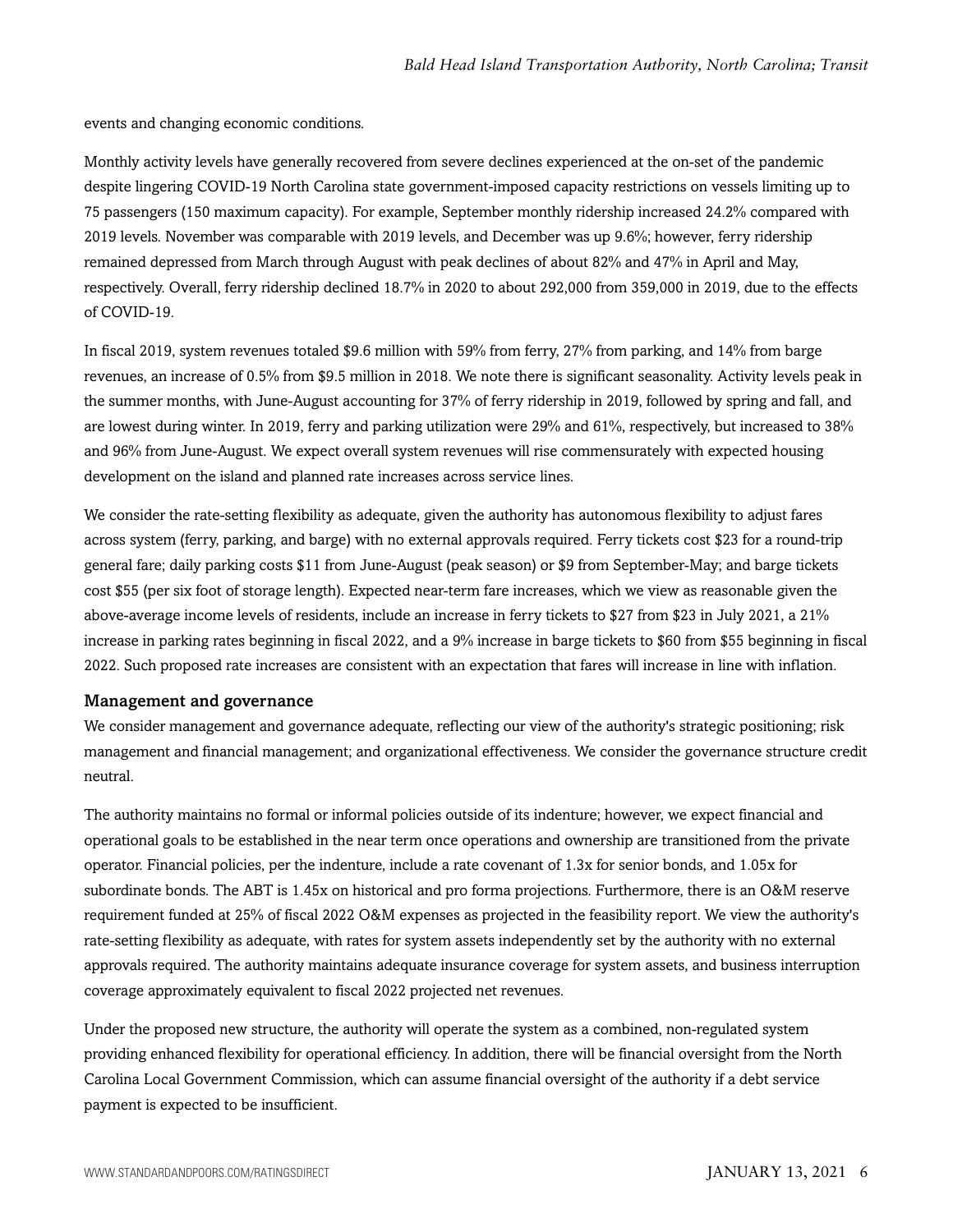# <span id="page-6-0"></span>Financial Risk Profile

Our assessment of the authority's financial risk profile considers its financial performance, debt and liabilities capacity, and liquidity and financial flexibility. Our financial risk profile assessment considers the authority's pro forma figures that reflect the effects of the series 2021A&B bonds, an additional estimated \$4.6 million in subordinate-lien debt for ferry vessel replacement in 2023 followed by no near-term additional debt needs, and plans to draw down a portion of unrestricted reserves to fund a portion of the CIP.

The pro forma figures we evaluated are based on a financial forecast that was prepared in connection with the series 2021A&B bonds, assuming a "low" housing growth scenario averaging 0.75% per year (0.2% from 2022-2025, 0.8% from 2025-2030, then 0.9% thereafter to 2050), which we consider reasonable compared with the 10-year average historical housing growth of about 1% on Bald Head Island. The forecast also includes proposed fare-rate increases (parking, barge, and ferry) and additional subordinate-lien debt needs of \$4.6 million in fiscal 2023 for ferry vessel replacement. Our pro forma figures consider fiscal 2024 amounts when senior- and subordinate-lien debt begin fully amortizing and following a modest drawdown of unrestricted reserves to fund the CIP. Our financial profile assessment also considered the authority's financial policies, which we consider credit neutral.

### Financial performance

We assess the authority's financial performance as vulnerable, reflecting our expectation that it will generally maintain DSC (S&P Global Ratings-calculated) within a range of 1.1x-1.25x, incorporating the effects of the proposed series 2021A&B bonds and additional subordinate-lien debt in fiscal 2023. Tempering this is the authority's exposure to revenue fluctuations due to weather-related events, periods of economic weakness, and a generally limited and highly correlated revenue stream with revenue growth largely dependent on housing development. We expect DSC, per our calculations, of about 1.24x in fiscal 2024 once debt begins fully amortizing, including the effects of the proposed series 2021A&B bonds and additional subordinate-lien debt in fiscal 2023. Our debt service calculation evaluates coverage on an all-in basis assuming net system revenues from parking, barge, and ferry revenues less O&M, divided by total debt service requirements (senior and subordinate bonds).

#### Debt and liabilities

We consider the authority's debt and liabilities capacity as strong, with debt-to-net revenues expected to generally remain within a range of 10x-15x, per our calculations, including the effects of the proposed series 2021A&B bonds and an additional \$4.6 million in subordinate-lien debt to fund the CIP for ferry vessel replacement in fiscal 2023. Following the series 2021A&B bonds and additional subordinate-lien debt in 2023, the authority will have approximately \$54.5 million of debt with debt service requirements level around \$3.7 million once debt begins fully amortizing from fiscal years 2023 to 2033, then declining to level debt service of about \$3.3 million through the final maturity in 2051. There are no near-term additional debt needs following the subordinate-lien debt in 2023.

We consider the authority's five-year CIP plan as relatively modest and manageable given only \$4.6 million in subordinate-lien debt needs in fiscal 2023 for replacement of the Sans Souci ferry vessel. The ferry vessel Adventure has a remaining useful life of about 13-17 years, and ferry vessels Patriot and Ranger are relatively new with a remaining expected useful life of at least 30 years.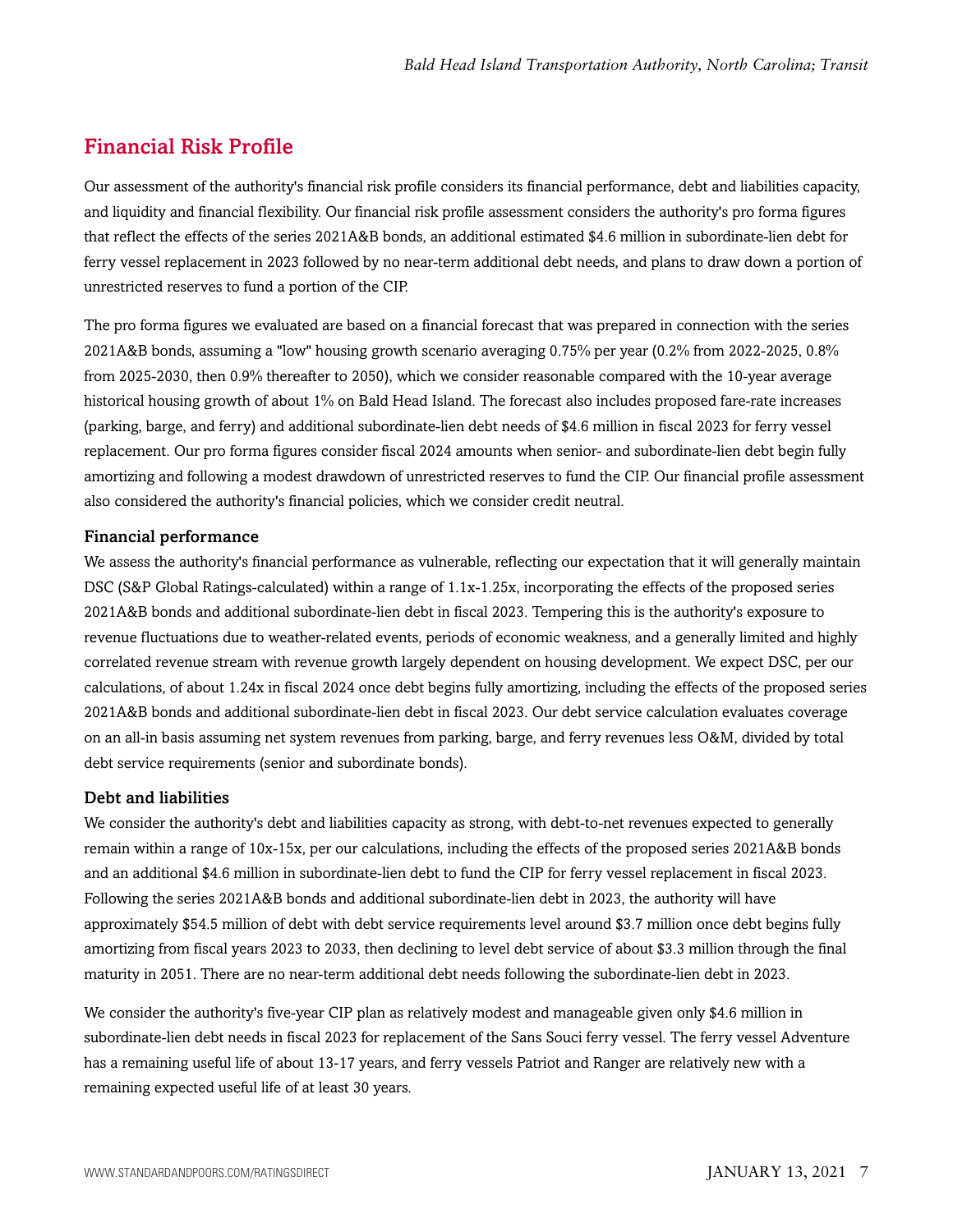# Liquidity and financial flexibility

We assess liquidity and financial flexibility as vulnerable, based on our expectation that the authority will maintain unrestricted reserves generally within a range of 60-120 days' cash on hand, after payment of estimated capital expenditures with cash on hand, and about 4% of debt outstanding following the series 2021A&B and additional subordinate-lien debt. Although unrestricted reserves are expected to be modestly higher from fiscal years 2021 to 2023, we expect a portion will be drawn down to fund some of the authority's CIP. Consequently, pro forma unrestricted reserves are estimated at about \$2.3 million in fiscal 2024, including \$1 million in working capital (funded at closing) and a buildup of about \$1.3 million surplus reserves after payment of estimated capital expenditures with cash on hand, equal to 119 days' cash on hand and 4% of total debt (senior and subordinate).

# <span id="page-7-0"></span>Related Research

• Through The ESG Lens 2.0: A Deeper Dive Into U.S. Public Finance Credit Factors, April 28, 2020